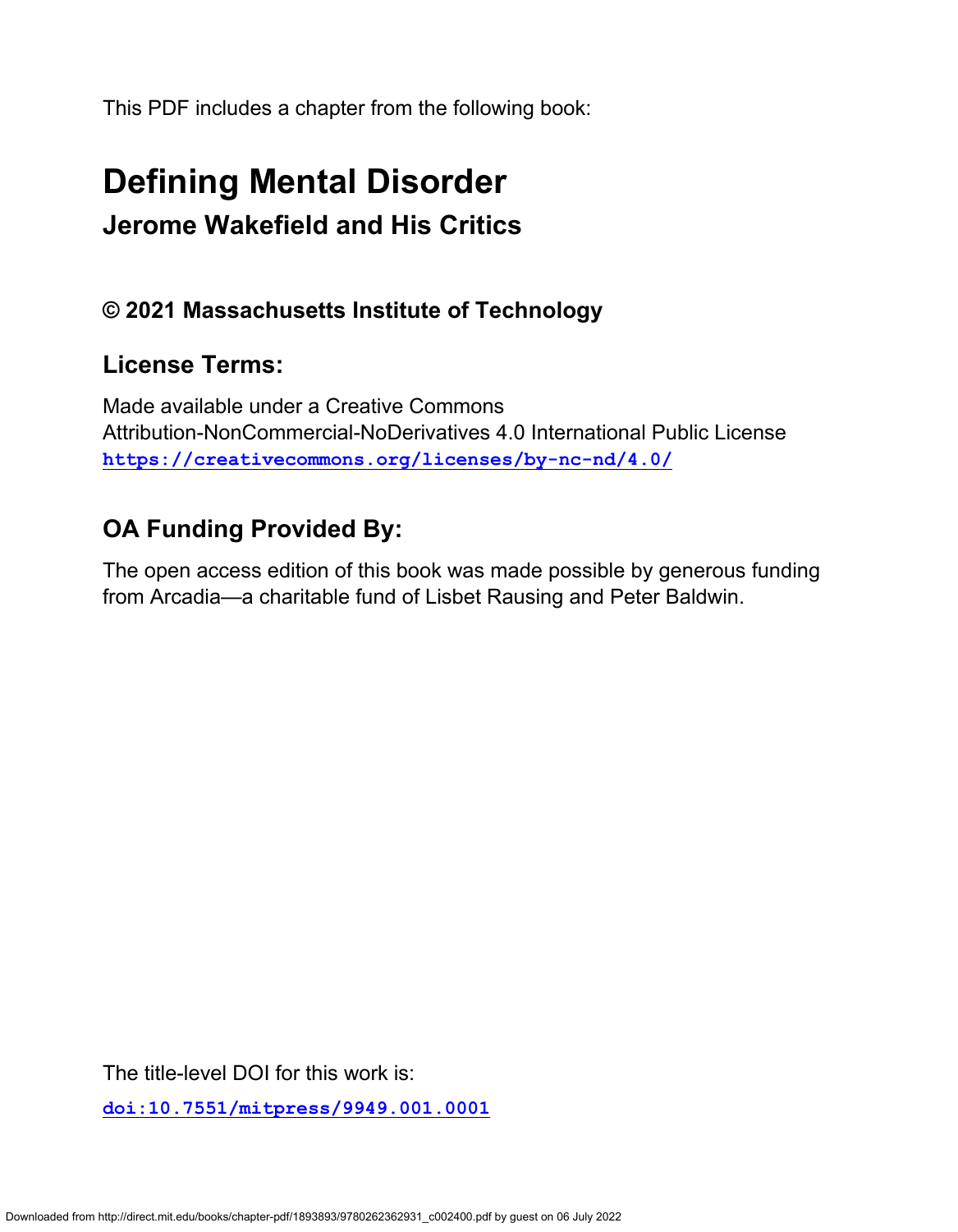### **25 Harmless Dysfunctions and the Problem of Normal Variation**

**Andreas De Block and Jonathan Sholl**

In one of his key publications on the harmful dysfunction analysis of mental disorder (HDA), Jerome Wakefield acknowledged that he has "explored the value element in disorder less thoroughly than the factual element. This is in part because the factual component poses more of a problem for inferences about disorder and in part because the nature of values is such that it requires separate consideration" (Wakefield 1992, 384). More than twenty years have passed since this remark, and yet a thorough consideration of the value component in Wakefield's HDA is still lacking. Quite a few contributions to this volume promise to change that situation, and ours is one of these. In this contribution, we will analyze the harm or value component and argue that Wakefield's dealing with it is so problematic that it undermines, at least indirectly, the viability of the HDA.

In the first section, we explore Wakefield's emphasis on the subjective nature of harm and his exclusive focus on social values. The second section is devoted to an analysis of Wakefield's examples of conditions that are dysfunctional but harmless (fused toes, albinism, reversal of the heart, dyslexia in illiterate societies, etc.). We argue that these examples are quite problematic because they do not exemplify what they are supposed to exemplify. In the third section, we show how these two problems are connected: Wakefield uses the harmfulness of a condition as an implicit criterion to distinguish normal variation from dysfunction. In doing so, he blurs the distinction between the harm component and the dysfunction component, even though this distinction is central to his HDA.

#### **I. The Downsides of a Hybrid Concept of (Mental) Disorder**

Wakefield's HDA is commonly referred to as the most influential hybrid account of mental and bodily disorder. This account is said to be hybrid because it builds upon the idea that scientific judgments need to be accompanied by value judgments to draw the line between health and disorder. The reasons for proposing such hybrid concepts are easy to understand. First, both pure value accounts and pure objectivist accounts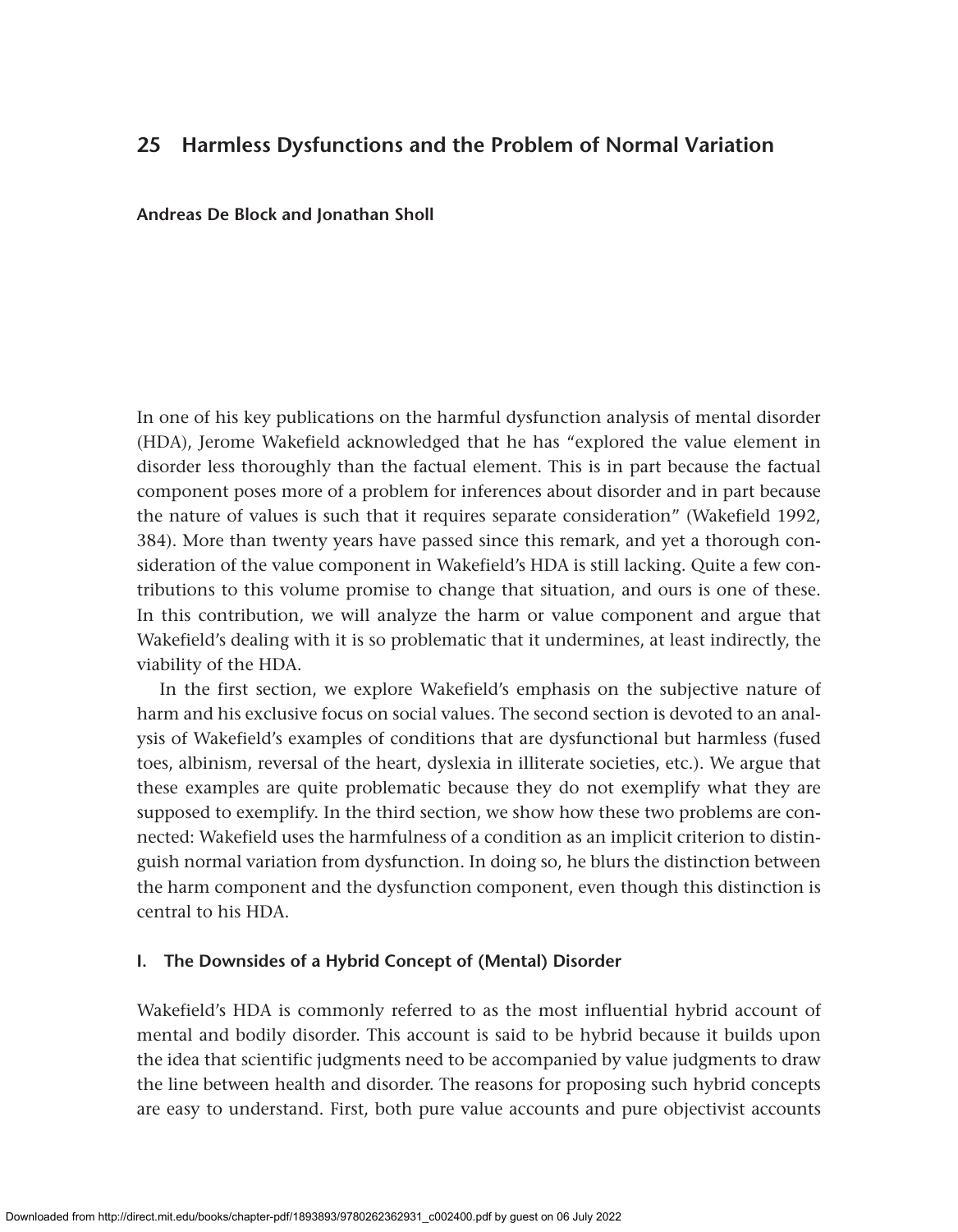cannot do the work that objectivists or normativists expect them to do. Second, there is some philosophically attractive kernel in each of these accounts. It is clear that according to Wakefield, the HDA avoids the problems of other nonhybrid accounts (including the pure value account), while preserving the real insights of these accounts (including the pure value account). Because disorder cannot be identified with dysfunction—which is, according to Wakefield, a purely factual component—we need a value component in order to have a full analysis of disorder.

One reason that the factual component does not suffice is because of culture-relative aspects of diagnosis. As Wakefield (1995, 244) himself writes, "I believe it is important to identify both the aspects of diagnosis that are culturally relative and the aspects that remain invariant under cultural transformations." Obviously, the universal aspects of diagnosis are covered by the dysfunction component, while the culturally relative aspects have to do with value. Wakefield contends that bodily/mental state S constitutes a disorder in some cultural environments, while the same bodily/mental state is correctly seen as a healthy, albeit possibly dysfunctional, state in other cultural environments. Dyslexia, for example, is a mental disorder in literate societies, but it is not a mental disorder in illiterate ones. While dyslexia might be a dysfunction in both societies, it is the value component that makes it a disorder in literate ones. So it seems that cultures can be wrong about the dysfunction component, but they cannot be wrong about the value component (Wakefield 2007, 155). "The nature of values themselves plays no role in my analysis," or so Wakefield has argued (Wakefield 1995, 243). Yet, it does seem that he subscribes to a particular view about the nature of values that are relevant for the value component of the HDA. First, these values are not absolute values, for the values are the culture-relative element in his HDA. Second, these values are social values. This is actually mentioned as the real insight of the "pure value account" of health and disorder: "The value account reveals an important truth: because disorders are negative conditions that justify social concern, social values are involved" (Wakefield 1992, 336). So disorders are harmful according to social norms and not individual norms (Wakefield 2005). We are, after all, a social animal and Wakefield seems to find it awkward to leave out the evaluative responses of others when making judgments concerning how an individual organism functions (Wakefield 1992). What this amounts to is exemplified again by dyslexia: "in a literate society, a person who does not value reading still has a dyslexic disorder if incapable of learning to read due to a brain dysfunction" (Wakefield 2005, 98). In short, Wakefield holds that a dysfunction can only be a disorder if it is considered to be "harmful" (*value relativism*) within a particular cultural framework (*social values*).

This view, however, harbors a lot of problems. Most important, one wonders why Wakefield claims that someone who doesn't value reading and writing at all should be considered disordered in a literate society. If the individual experiences no harm, why should she be considered disordered? Would Wakefield be willing to bite the bullet and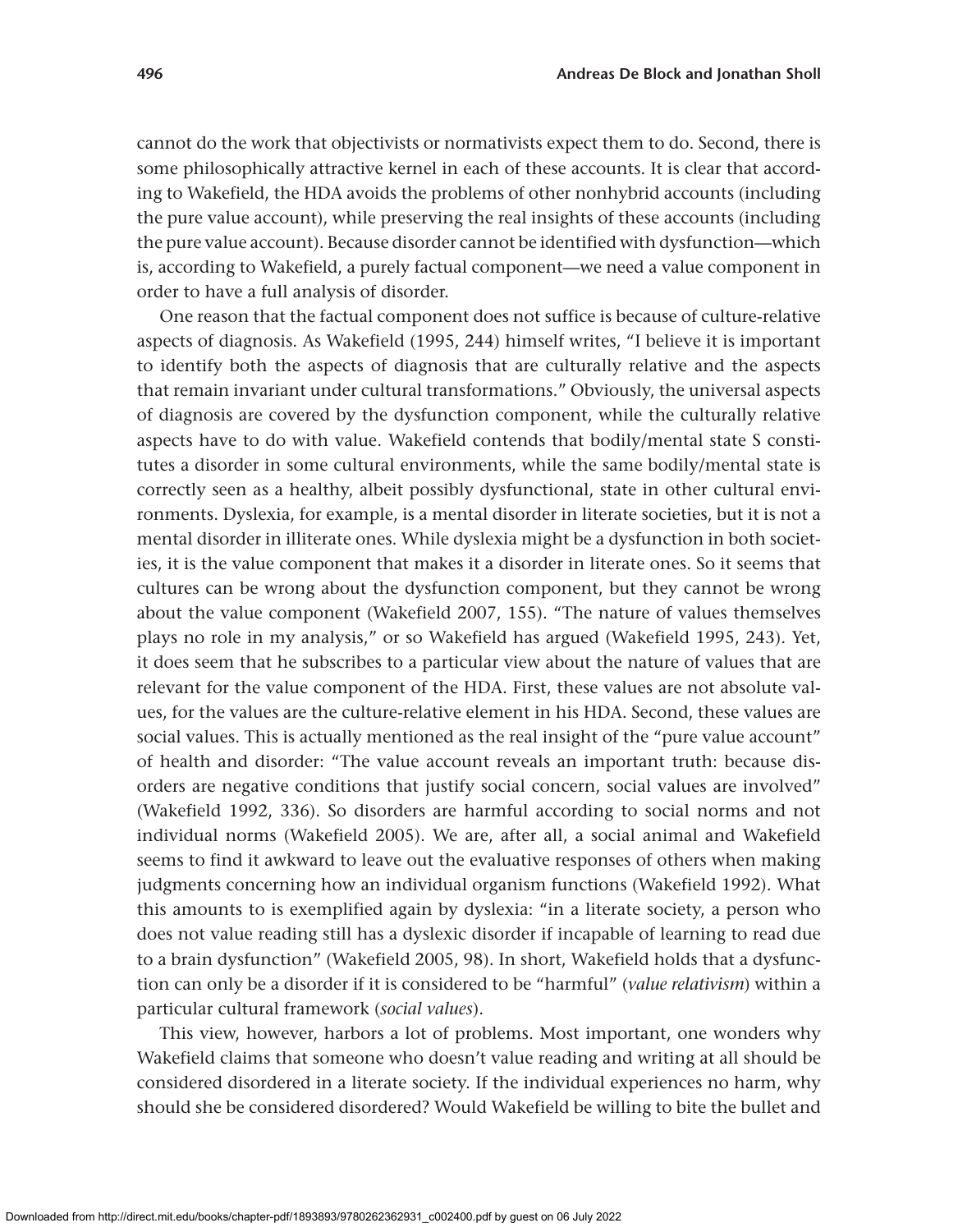say that homosexuality is a disorder in cultures that value heterosexuality—assuming of course that homosexuality is dysfunctional as is indeed often assumed by those who defend an etiological account of function (see, e.g., Levin 1984)? One way to avoid this conclusion is by making a distinction between the distress/harm that results directly from the dysfunctional state and distress/harm caused by the social disapproval of the consequences of this condition. For example, one could argue that the harm caused by dyslexia follows directly from the difficulty with reading that is intrinsically tied to dyslexia, whereas the harm caused by homosexuality/bestiality is caused by being ostracized by your peers, a consequence that is not intrinsically tied to bestiality or homosexuality. Yet, "intrinsicality" is a very difficult concept in general (Francescotti 1999; Witmer et al. 2005), and in this case, it is relatively easy to come up with examples that blur the distinction. The examples of dyslexia and homosexuality are, however, closer to each other than one may suspect. After all, dyslexia is harmful in culture A because it is intrinsically tied to not being able to read and because culture A values being able to read, whereas (exclusive) homosexuality is harmful in culture B because it is intrinsically tied to not being able to be attracted to individuals of the other biological sex and because culture B is a heteronormative culture.

This difficulty with social values explains why the *Diagnostic and Statistical Manual of Mental Disorders* (*DSM* ) adopted a different position on the relevant values and emphasized the importance of what Wakefield would call individual values for psychiatric diagnoses. For example, systematic cross-dressing is not considered a mental disorder as long as it is "ego-syntonic." Only if it becomes ego-dystonic will it qualify as a mental disorder (Gert and Culver 2009).

Now, it certainly is conceivable to develop a version of the HDA that treats individual values as central, rather than social values. One of the reasons Wakefield has put forward to break with an objectivist account like Boorse's, and to include values in his account of (mental) disorder, is the distinction between "evolutionary harm" (lowered fertility, lowered longevity) and harm to an individual's well-being. And even though well-being for most members of our species does clearly depend on social factors, it seems reasonable to let the individual judge this, rather than letting the individual's well-being be judged by cultural standards. In the case discussed above, the fact that a society values reading seems insufficient to judge someone with dyslexia as being disordered since the individual may not value such a skill and therefore experiences no harm for lacking it. There could be various conditions that a society disvalues but that produce no harm in the individual who does not share the same values, partly because social norms are neither understood in the same way by everyone, nor are they universally accepted.

Yet, this "individual value" solution is not without its own problems, as those familiar with pure value accounts of disorder and health know (Reznek 1987; Fulford et al. 2005). First of all, the individual values probably all have—at least in part—a social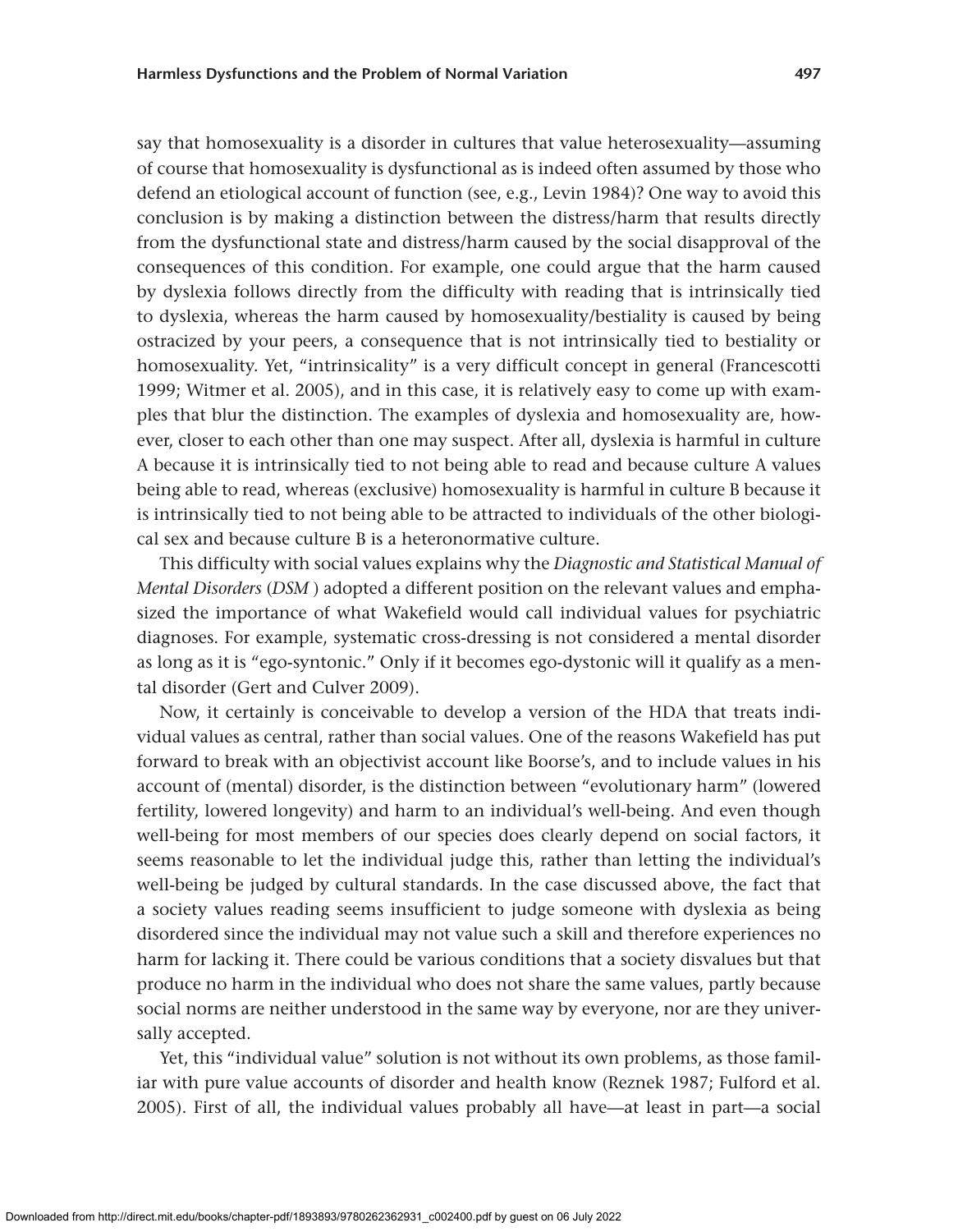origin. So chances are that if transvesticism is ego-dystonic, this is mainly due to the cultural norms of the transvesticist individual. That is why the American Psychiatric Association decided to remove ego-dystonic homosexuality from the *DSM III-R* in 1987, after having removed homosexuality as such already thirteen years earlier from the *DSM-III* (De Block and Adriaens 2013). In 1987, it was generally agreed upon that much—if not all—of the distress homosexual individuals experience has to do with their being stigmatized and discriminated against. Second, adopting individual values as the relevant values to make the distinction between health and disorder is confronted with the problem of anosognosia. Quite a few patients who suffer from severe mental and neurological disorders do not seem to consider their condition problematic, let alone disordered. Yet, few philosophers would argue that they are not disordered, just like few people would defend the view that comatose patients are healthy because they are unable to have value judgments about their condition (Sullivan 2003).

The value component of Wakefield's HDA may result in one advantage of his account over pure objectivist accounts like Boorse's: it embraces an "important truth" of the pure value account. But as we have seen in this first section, the problems or downsides of a pure value account do not seem to be convincingly solved by the HDA, nor is it easy to come up with straightforward modifications of the HDA that do away with these downsides. In the following section, we will explore why Wakefield thinks he needs the value component to take into account the normativist truth that "all disorders are undesirable and harmful" (Wakefield 1992, 376). Does this "fact" really show "that values are part of the concept of disorder" (Wakefield 1992, 376), as he himself is clearly convinced that it does? Or could it be that all dysfunctions are harmful and that therefore we only need a scientific judgment to establish whether or not a condition is disordered?

#### **II. Fused Toes and Albinism**

The kind of analysis of disorder that Wakefield proposes is an analysis of the concept "disorder" as it is used by the lay public and by professionals. It aims at analyzing uncontroversial judgments about which conditions are disorders. Examples of these uncontroversial judgments include the judgments that acute leukemia is a disorder and the judgment that schizophrenia is a disorder. If the HD analysis is correct, (1) all uncontroversial disorders—what Boorse (1977, 544) has called "the paradigm objects of medical concern"—are both harmful and dysfunctional, and (2) our intuitions about more controversial cases can change due to discoveries with regard to their harmfulness or their functionality. For example, the HDA "predicts that if what is now considered a disorder is shown to be a selected feature, then our intuitions would change and we would come to consider it a non-disorder, re-conceptualizing it as a normal variation—as has happened with fever" (Wakefield 2011, 152).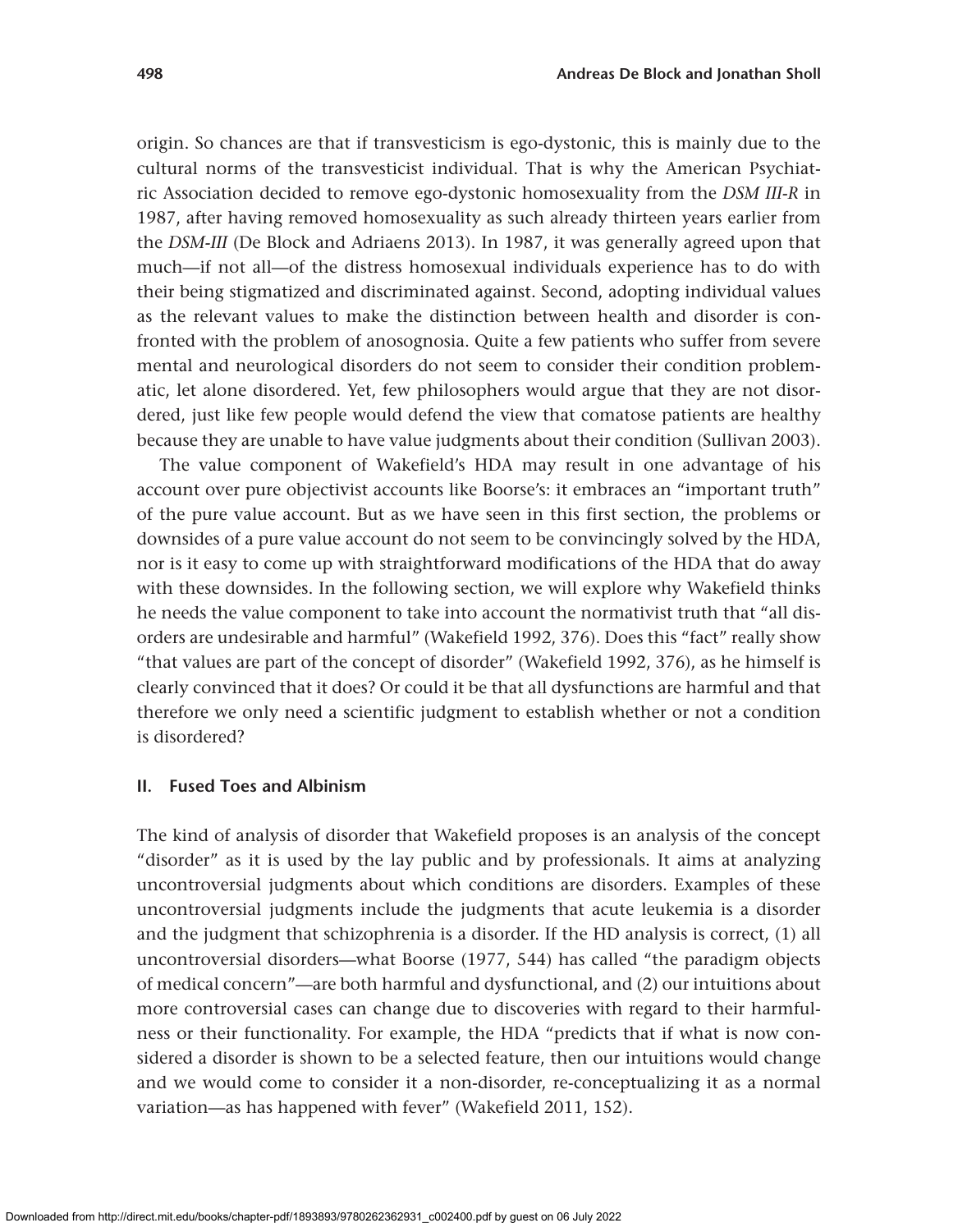This prediction is interesting and raises a series of issues. For example, what would the consequences be for the HDA if it would be shown that schizophrenia—a paradigm object of psychiatric concern—is an adaptation, as some speculatively inclined evolutionary psychiatrists have already hypothesized (Stevens and Price 1996)? Another issue, and one that we will focus on here, has to do with the idea that each of the conjuncts "harmful" and "dysfunctional" is in separation from the other insufficient for a condition to be a disorder. So, if the HDA is correct, (1) some conditions must be both dysfunctional *and* harmless, and (2) our judgment that these conditions are not disorders must also be relatively uncontroversial. It is important to note that the HDA fails if all dysfunctional conditions are harmful or if there are harmless and dysfunctional conditions that are generally considered disorders.

Do we have examples of conditions that are (1) dysfunctional, (2) harmless, and (3) uncontroversially not disordered? Wakefield gives a few examples of physical conditions that are supposed to meet these criteria: fused toes, albinism, and dextrocardia<sup>1</sup> ("reversal of the heart"). We will argue that, contrary to what Wakefield contends, each of these examples does not meet at least one of these criteria.

Let's start with the fused toes. According to the *International Classification of Diseases* (*ICD-10*) of the World Health Organization, fused toes and other forms of syndactyly are disorders. Of course, you can always argue that the WHO is wrong here. But does it really seem reasonable to think that one can speak of an uncontroversial medical judgment if this judgment—"fused toes is not a disorder"—goes against the arguably most important health classification system that is published by the arguably most important international health and disease agency? Since all three criteria have to be met, this would be enough to dismiss fused toes as relevant support for Wakefield's HDA. But let us, for the sake and the pleasure of the argument, check whether the other two criteria are met. Is it really harmless? Suppose for a moment that we could choose to have fused toes or toes that are not webbed. What would most people choose, all else being equal? We think this is pretty much a no-brainer, at least in our culture. Fused toes are often surgically treated, and we assume that this is because they are seen as undesirable. Of course, most people would choose not to have fused toes because of aesthetic reasons and not for more "serious" reasons. Fused toes do not, for example, impair walking or running. But why should we leave concerns over bodily beauty and attractiveness out of the "harm" evaluation? We readily admit that the harm associated with fused toes is mild and that the large majority of individuals with fused toes can live happy lives, but mild harm is harm nonetheless. So *syndactyly* is generally seen as a disorder and as something (mildly) harmful, even though Wakefield contends the opposite. What about Wakefield's assumption or claim that syndactyly is a dysfunction? The problem here is not so much that there isn't any account of function and dysfunction available according to which syndactyly clearly qualifies as a dysfunction. The problem is that it is far from obvious that this condition is dysfunctional if one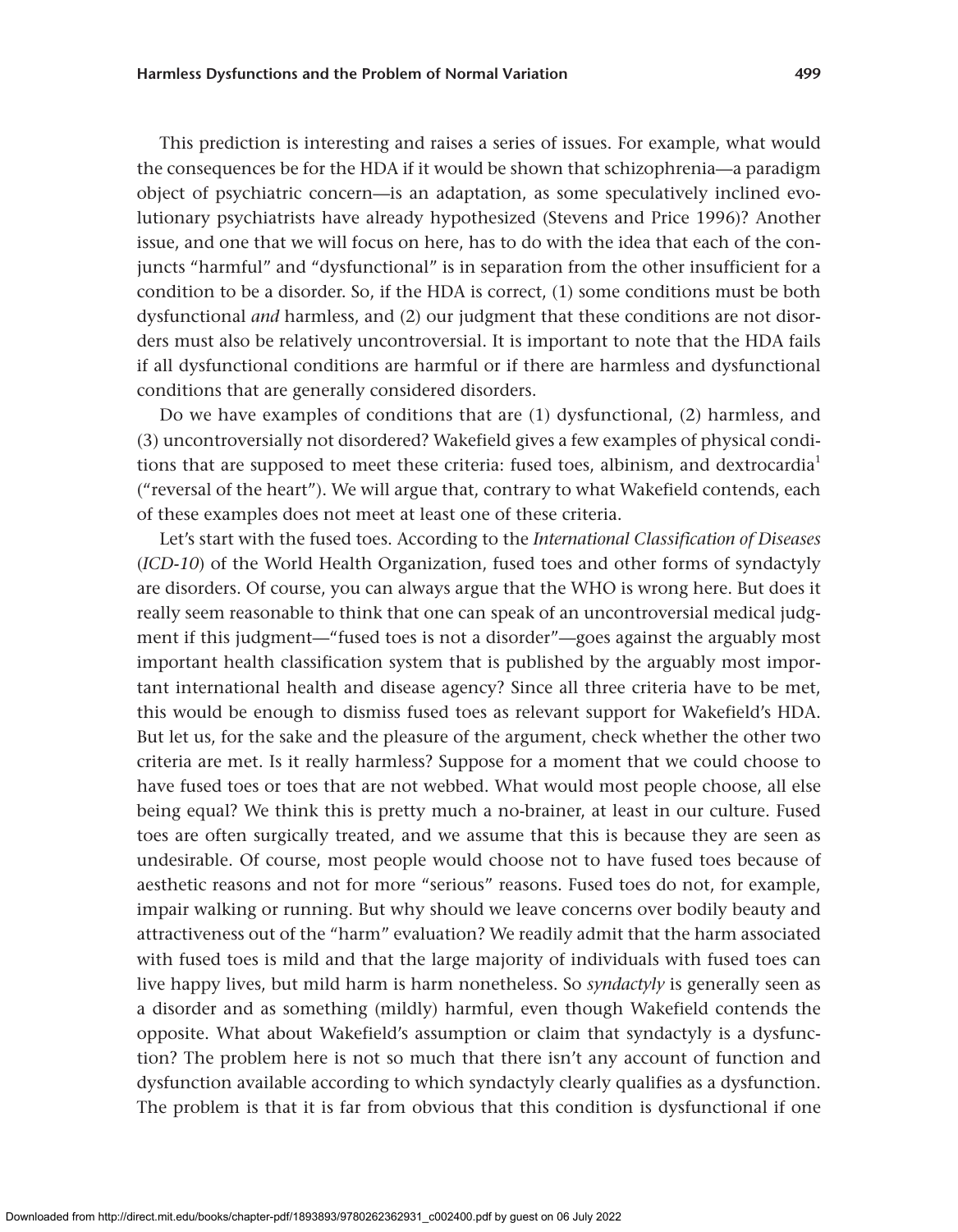accepts Wakefield's etiological account of function. Do people with fused toes have fused toes because of a mechanism that was naturally selected because it generated toes that are not fused? There are evolutionary reasons why we have toes, and it is most probably the case that having many digits is an adaptation. It seems far from certain, however, that having five rather than four or six digits is an adaptation. Nobody seems to know for sure why we have five (or ten) toes. We do not think it is very likely that something in the environment of our species (or of species' ancestors) made having ten toes selectively advantageous. In our view, the best supported hypothesis we have right now is that there is a developmental constraint at work (Amundson 2005) that tends to lead to ten toes rather nine or eight. But the loosening of this constraint in individual cases is not—or at least not obviously—a failure of the naturally selected developmental mechanism (Alberch and Gale 1985; Tabin 1992; Galis et al. 2001).

The second example, albinism, is also a disorder according the *ICD-10* (code E70.3). So it is *certainly* not the kind of example that Wakefield needs to support the need for a value component. Still, it seems somewhat better suited than the fused toes example because everybody seems to agree that albinism in humans is (the result of) a dysfunction in the etiological sense, more precisely a dysfunctional absence of the melanin pigment. Yet, it seems very awkward to claim that this condition is harmless. First, the albino phenotype is so salient that individuals with albinism are often socially stigmatized (Maron 2013). This is the case, for example, in Tanzania, where it is believed that owning albino body parts can make one powerful or wealthy, especially if those parts come from children who screamed while their parts were harvested. Understandably, many parents don't send their albinistic kids to school because they fear for their lives, thus leading to an increased risk of poverty among albinistic people. Second, even if one would dismiss the stigmatization harm as irrelevant for the HDA, one could still point to the increased skin cancer risk of people with the oculocutaneous type of albinism. Individuals with albinism need more skin protection than others to avoid skin cancer (and sunburn). Of course, an increased risk for certain disorders is not a disorder itself. Smoking is not a disease, even though it increases your risk to develop all sorts of diseases. However, it seems to square with Wakefield's account of harm to call the increased risk of developing skin cancer a form of harm, for the same reasons that smoking is generally considered harmful (even though it does not seem to be a dysfunction). Third, both individuals with the oculocutaneous and the ocular type almost invariably suffer from (mild to serious) visual problems. If photophobia and astigmatism in nonalbinistic people are seen as diseases of the eye, then why should we not see them as harmful in individuals with albinism?

In the *ICD-10*, albinism and fused toes can be found alongside Wakefield's third example, dextrocardia (Boorse 2011). Probably, many people would disagree with dextrocardia being classified as a disease (e.g., Boorse 1977). But again, it is really hard to argue that this condition is an uncontroversial nondiseased condition, given its being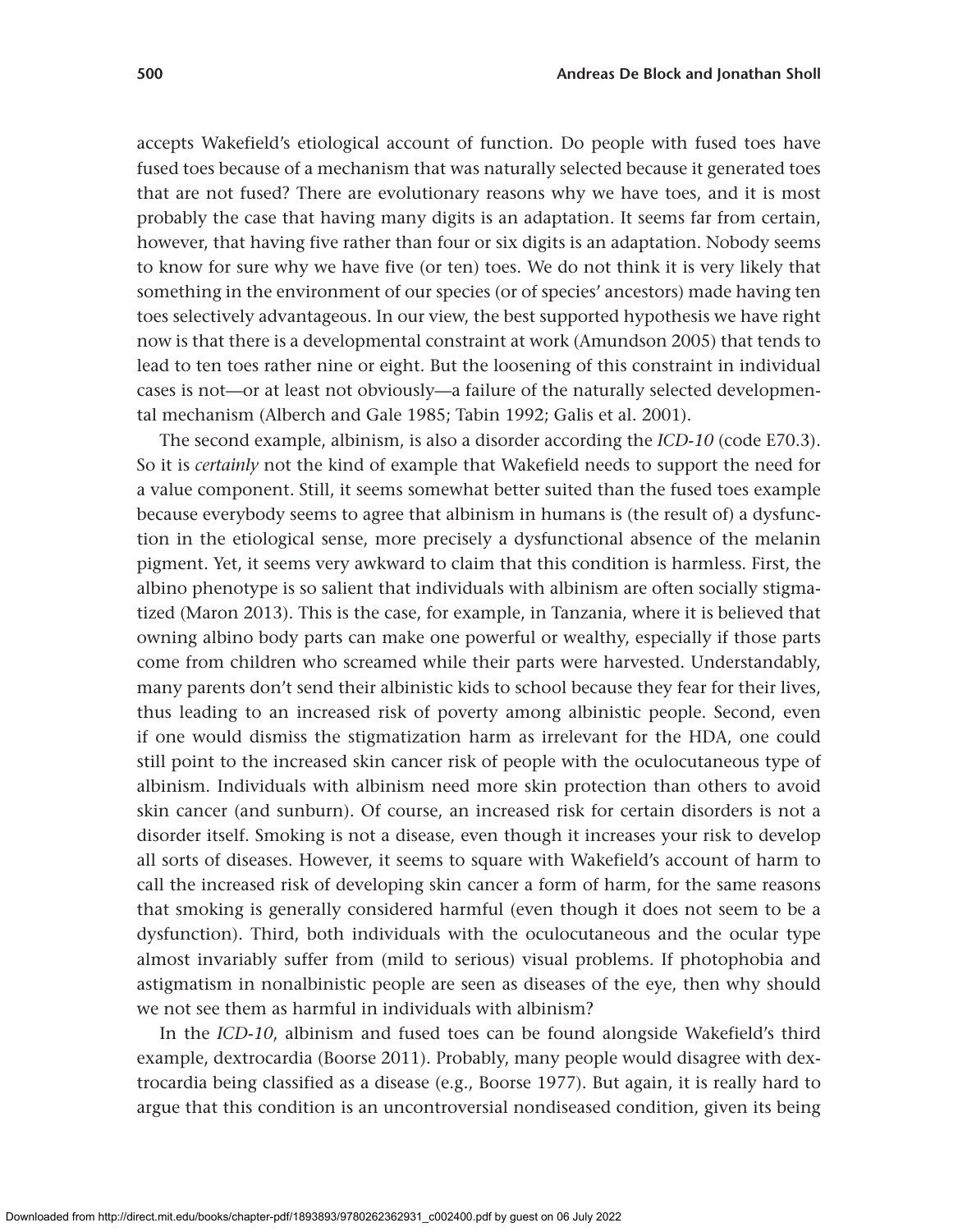listed as a disease in the *ICD-10*. *ICD-10* distinguishes many types of this "disease," and Wakefield is right that at least one type (*dextrocardia situs inversus*) is quite harmless. People with this condition tend to live as long and as healthily as people without it. With regard to the third criterion, Wakefield himself notes that "a lesion can be a harmless abnormality that is not a disorder, such as when the heart is positioned on the right side of the body but *retains functional integrity*" (Wakefield 1992, 375, emphasis added). So Wakefield himself explicitly acknowledges that in the harmless form of dextrocardia, the heart still does what it was selected for. In his view, the condition is dysfunctional, but the dysfunction can clearly not be a dysfunction of the heart. He is less explicit, though, on what constitutes the dysfunction here, but our guess is that Wakefield considers it to be the result of a dysfunctional development. But why would this development be dysfunctional? The embryonic development of all humans is to some degree the result of selection. However, the issue is whether this development was selected or whether it was not only selected but also selected *for*. If there occurred selection of this development, but not selection for this development, the absence (or the mirroring) of this developmental pattern does not seem to constitute a dysfunction in the etiological sense.

Sober's (1984) well-known distinction between selection of and selection for has often been used in the literature on etiological accounts of functions (see, e.g., Sterelny 1990; Shapiro 1992). It is generally agreed upon that the difference between a trait/ property that is selected for and one that is selected can be established by counterfactual reasoning that tracks the causal role of the target of selection (that which is selected for) in the selection process. For example, the warmth of the polar bear's coat has been selected for, while there has only been selection of its weight, because the polar bear's coat would not have been selected if it would have been heavy but not warm, and the coat would have been selected if it had been warm but not heavy (Sober 1984). According to the etiological account of function, the coat of the polar bear would dysfunction if it failed to be warm but not if it failed to be heavy. Likewise, if people with a particular form of dextrocardia tend to live healthy lives, this is reason to believe that the human embryogenetic processes were not selected for generating a heart at the left (and the lungs at the right). In other words, the harmlessness of this condition suggests that this is not a dysfunction. We do not claim to know the eventual selectionist story about the normal position of heart and other thoracic organs, but we do have reasons to doubt that the present biological knowledge renders *dextrocardia situs inversus* an uncontroversial example of a dysfunctional condition.

Albinism, fused toes, and dextrocardia are all physical disorders. Maybe, the HDA is better suited to deal with psychiatric judgments than with other medical judgments. If true, this could entail that the uncontroversially nondisordered conditions that are dysfunctional but harmless should be looked for in the psychiatric literature. And indeed, Wakefield also points to some mental conditions that are dysfunctional and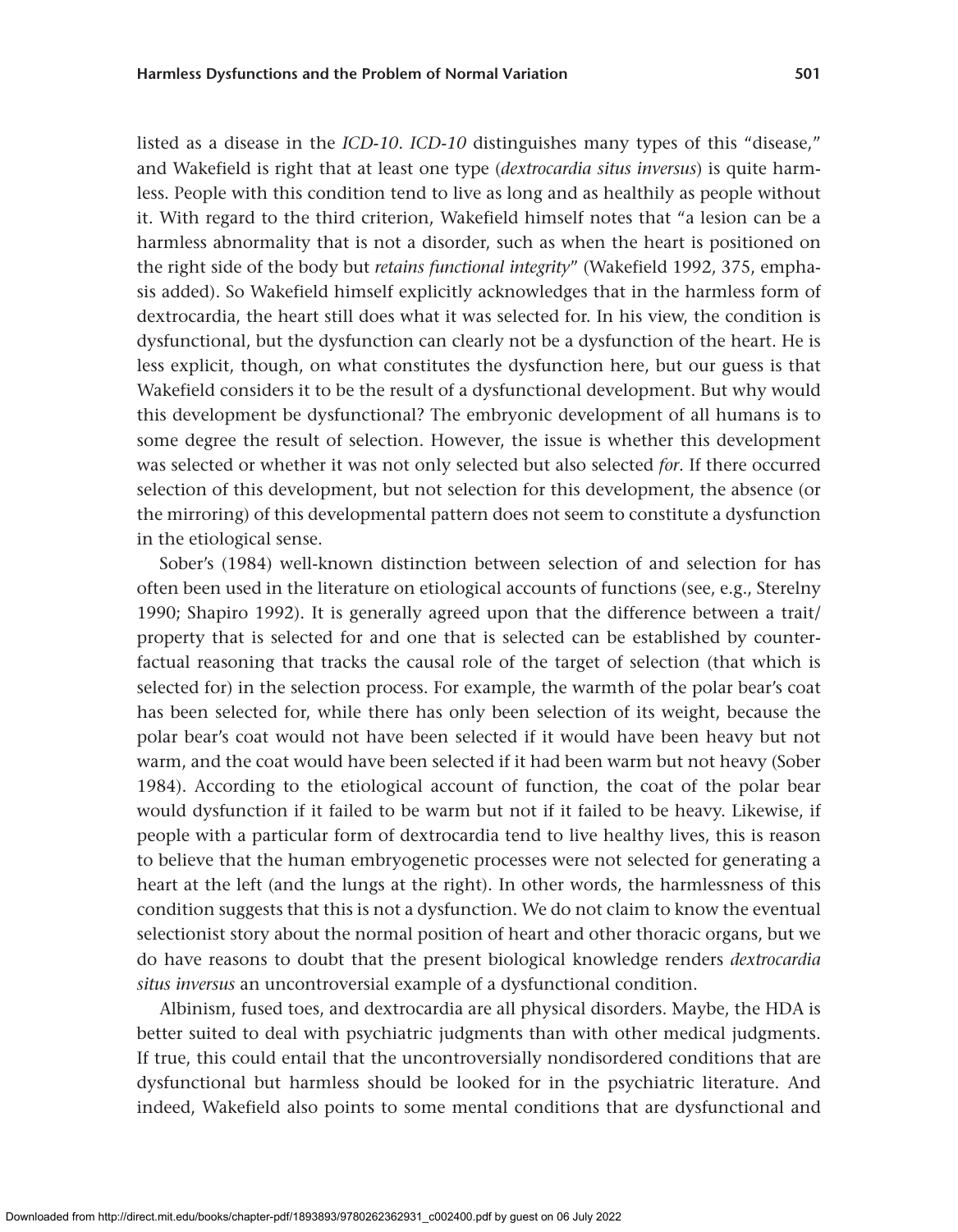harmless and are generally not seen as disorders. For instance, a dyslectic condition in illiterate societies wouldn't be a disorder because it is a harmless dysfunction. Likewise, lack of male aggression in current Western societies would be more harmless than the high level of aggression of most males, even though these higher levels of aggression were selected for in our ancestral environment.

The first example—dyslectic conditions in illiterate societies—is highly problematic. After all, the dysfunctional nature of the dyslectic condition is far from established. Most evolutionary social scientists think reading, writing, and dyslexia have no prior history of selection: "The ability to read and write are by-products of adaptations for spoken language, enabled by their causal structure. Random evolutionary noise exists as well, for example, the gene variants that cause dyslexia" (Tooby and Cosmides 2005, 26). Because Wakefield's HDA entails that psychological structures without a selective history cannot genuinely dysfunction (Murphy 2006, 82), dyslexia is not to be thought of as a dysfunction. Of course, one need not take Tooby and Comsides's view of dyslexia for granted, but there is little reason to prefer an adaptationist account of reading and writing above their account. Tooby and Cosmides are renowned adaptationists (in the Gould-Lewontin sense), and it is telling that they offer the example of reading and writing to show that they are not "panadaptationist." In other words, if there would be a more plausible adaptationist story to tell about our capacity for reading and writing, adaptationists like Tooby and Cosmides would most likely endorse it.

The second example is probably the most convincing example Wakefield gives of a condition that meets the three criteria. Evolutionary psychiatrists have emphasized over and over again that the absence of a particular emotion and/or attitude can be as dysfunctional as having too much of that emotion or attitude. They argue that extreme jealousy is rightly seen as a mental disorder but that the evolutionary perspective helps us to see that it is equally pathological not to feel any jealousy after finding out that your beloved husband cheated on you with your best friend. So evolutionary psychiatrists would argue that even though this lack of jealousy is currently not seen as a mental disorder, it should be seen as a disorder. The case that Wakefield presents here is different. Whereas the absence of jealousy is still maladaptive in our current social environment and thus a "harmful dysfunction" (although perhaps less so than in the ancestral environment, due to, for instance, modern birth control methods), the absence of aggression is not maladaptive now, even though it is the result of a breakdown of a mechanism that is thought to be a full-fledged adaptation. In this case, the mismatch model of evolutionary medicine is turned on its head: there are lucky individuals who would suffer from a disorder if they would live in the environment of evolutionary adaptedness, but they live happy and good lives because they are lucky enough to find themselves in a world where lack of aggression is highly valued and where the "typically male aggression" is punished severely enough to make it maladaptive. A benign environment makes all the difference here. We fully agree with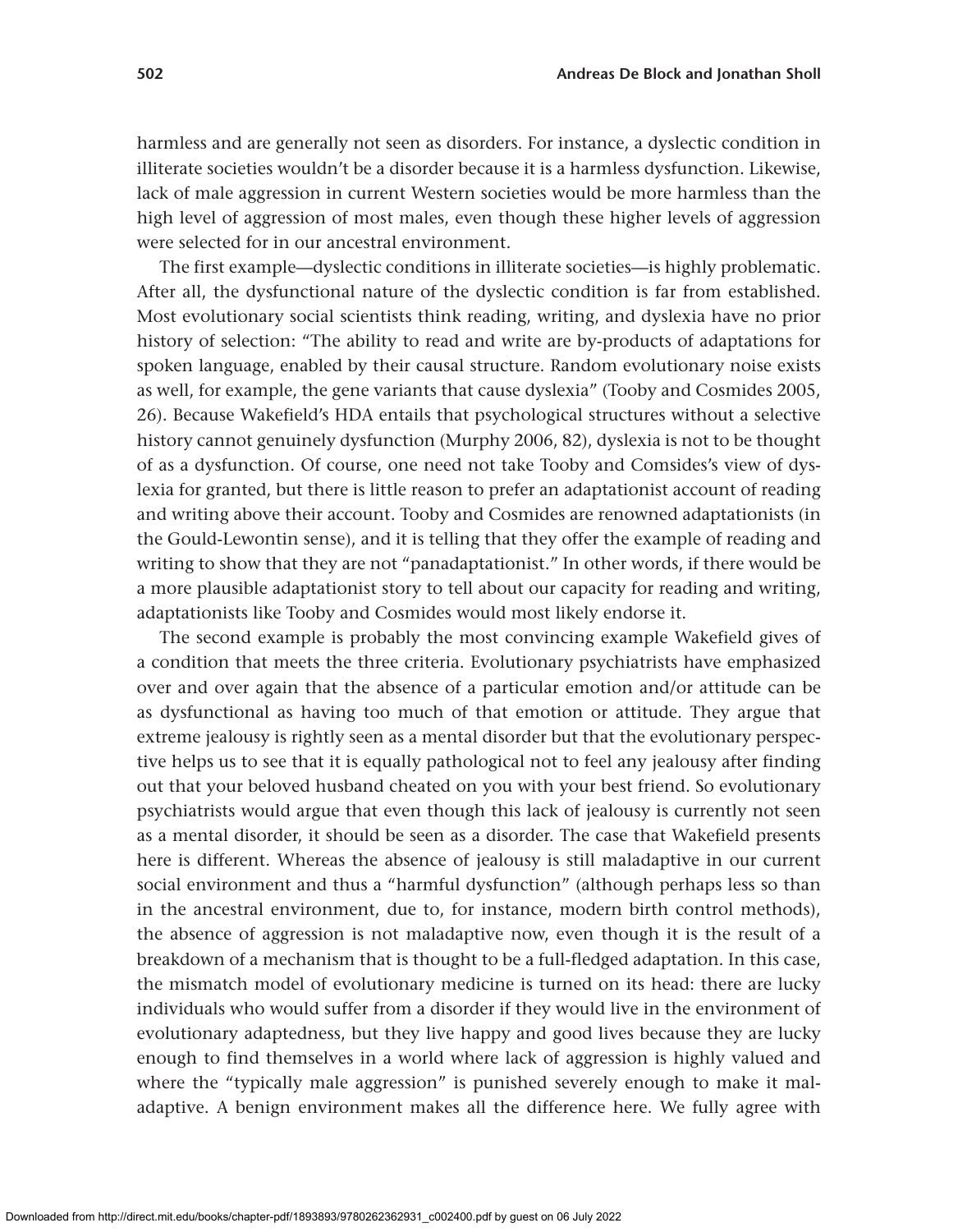Wakefield that this condition is harmless—it's even beneficial—and that most laypeople and medical professionals would not see this as a disorder. It is less clear, however, whether this lack of aggression is really dysfunctional. Conditions like this "lack of aggression" are often used to counter the etiological account of function. For instance, McLaughlin critiques Wright's etiological account of function in the following way:

At its first appearance, a beneficial trait in an organism doesn't have the proper etiology and thus cannot, according to Wright, be said to have a function—although a few generations later it will have acquired one: Organismic mutations are paradigmatically accidental in this sense. But that only disqualifies an organ from functionhood for the first—or the first few—generations. This is a problem that Wright shares with all the other etiological analyses. (McLaughlin 2001, 101)

While Wakefield would be likely to argue that those individuals without aggression are simply lucky accidents until this trait will have been selected, $2$  the problem is that the only convincing example that he gives of a harmless dysfunction constitutes a classic counterexample to the natural selection account of function he considers crucial for his HDA.

Wakefield develops this example primarily as an example of a breakdown of mechanisms that usually result in highly aggressive responses, thereby suggesting that even reduced levels of aggression (and not just the total lack of aggression) would be dysfunctional: "For example, high levels of male aggression might have been useful under primitive conditions, but in present day circumstances such aggressive responses might be harmful. Consequently, even if a disposition to highly aggressive responses is the natural function of some mechanism, the loss of that function might not now be considered a disorder" (Wakefield 1992, 384).

In this example, mild aggression is a dysfunction in current societies and not just an example of normal variation (of aggression or of the underlying psychological mechanisms). Interestingly, as we will see in the next section, this is one of the very few places where he does not seem to use—implicitly—a harm judgment (or a related value judgment) to distinguish normal variation from dysfunction. The fact that this is so unusual could indicate that it is very difficult—and maybe even impracticable—to distinguish between suboptimal normal variation and dysfunction without using value judgments, even though Wakefield is trying to say the inverse.

#### **III. Normal Variation and Harmless Dysfunctions**

One of the supposed benefits of the HDA is that it helps to distinguish harmful misfortunes and what are commonly considered to be true disorders (e.g., being illiterate due to circumstances vs. due to a reading disorder or being short vs. having a height disorder). With the former set of conditions, there is harm to the individual and yet there is no disorder, precisely because there is no underlying or accompanying dysfunction.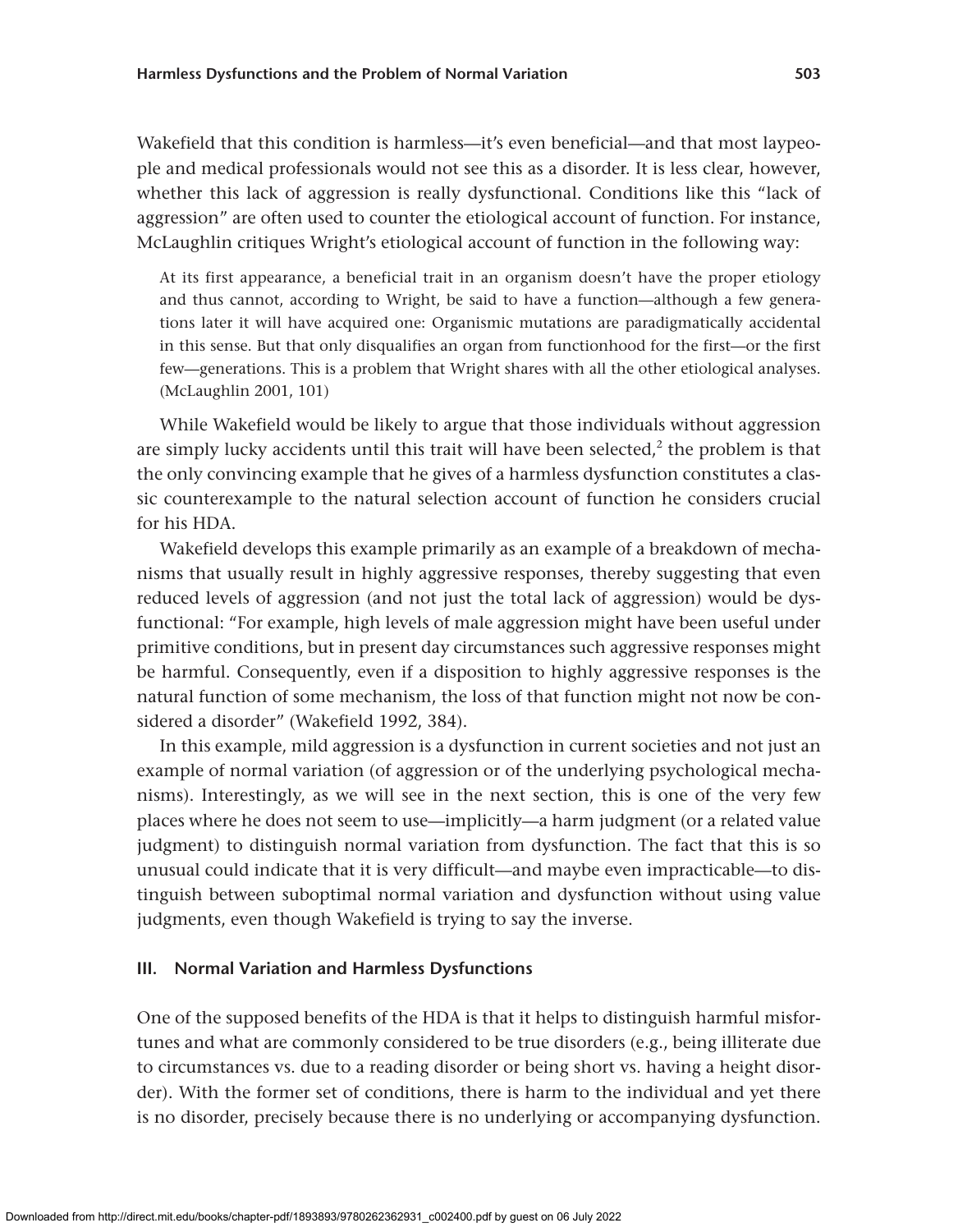One interesting consequence of this is that in such instances, "no matter how harmful these conditions may be, they are part of the way we are biologically designed" (Wakefield 2010, 343). Such a claim, however, does not seem to capture what is at stake when looking at how a large majority of health conditions fall along a continuum. This problem should become apparent by looking at the following examples.

It has been argued that the nausea and vomiting experienced by many pregnant women is likely an evolved trait that protects the developing fetus against toxins, implying that while such symptoms are harmful for the mother, they need not indicate a disorder (Nesse and Williams 1994). Being able to determine, however, at what point variations in the intensity and duration of such symptoms shade into hyperemesis gravidarum, or severe morning sickness, which occurs in 0.3% to 2% of pregnant women (Goodwin 2008), is rather difficult. While Wakefield clearly accepts this latter condition to be a disorder (Wakefield 1999, 392), what seems implicit in his account is that because there is normal variation in this naturally selected function, it is actually only when such variation becomes harmful for the individual that it will be considered unhealthy. In making his argument, Wakefield does not refer to the lowered fitness of women suffering from hyperemesis gravidarum. The fact that he considers it disordered (and thus also dysfunctional) is not because he knows that pregnant women with severe morning sickness have on average lower fitness than pregnant women with mild morning sickness but because he implicitly uses harm to distinguish normal variants from dysfunctional ones. This also seems to square with most people's intuitions: if there are polymorphous traits that are equally well functioning (and with equally high fitness values), the trait that confers substantial harm would probably be seen as a disordered trait.

As Lilienfeld and Marino (1995) have argued, Wakefield's analysis needs to address the problem of normal variation. Natural selection is a process that filters out rather extreme forms, but while the resulting traits fixate within a population, there still remains much variation. In some cases, the remaining variants do not differ in fitness. Blood types are a good example of this, and this might also be true for severe and mild morning sickness. The existence of normal variation is especially interesting for medicine because not all suboptimal variation is judged as disordered. According to Wakefield's etiological approach, there is only a dysfunction when a trait within the variation that has been selected for breaks down, having detrimental effects on individual fitness. However, variation in suboptimal traits suggests that not all fitness reductions will be considered disordered, and this needs to be explained.

One example of this problem could be seen in the variation of heart rate–related conditions. The extreme of heart failure is a clear example of where the heart is failing to perform its naturally selected function of pumping blood, resulting in the death of the organism, and is thus disordered. The conclusion that death is unhealthy is rather trivial, though. Wakefield's HDA should also be able to capture diseases that are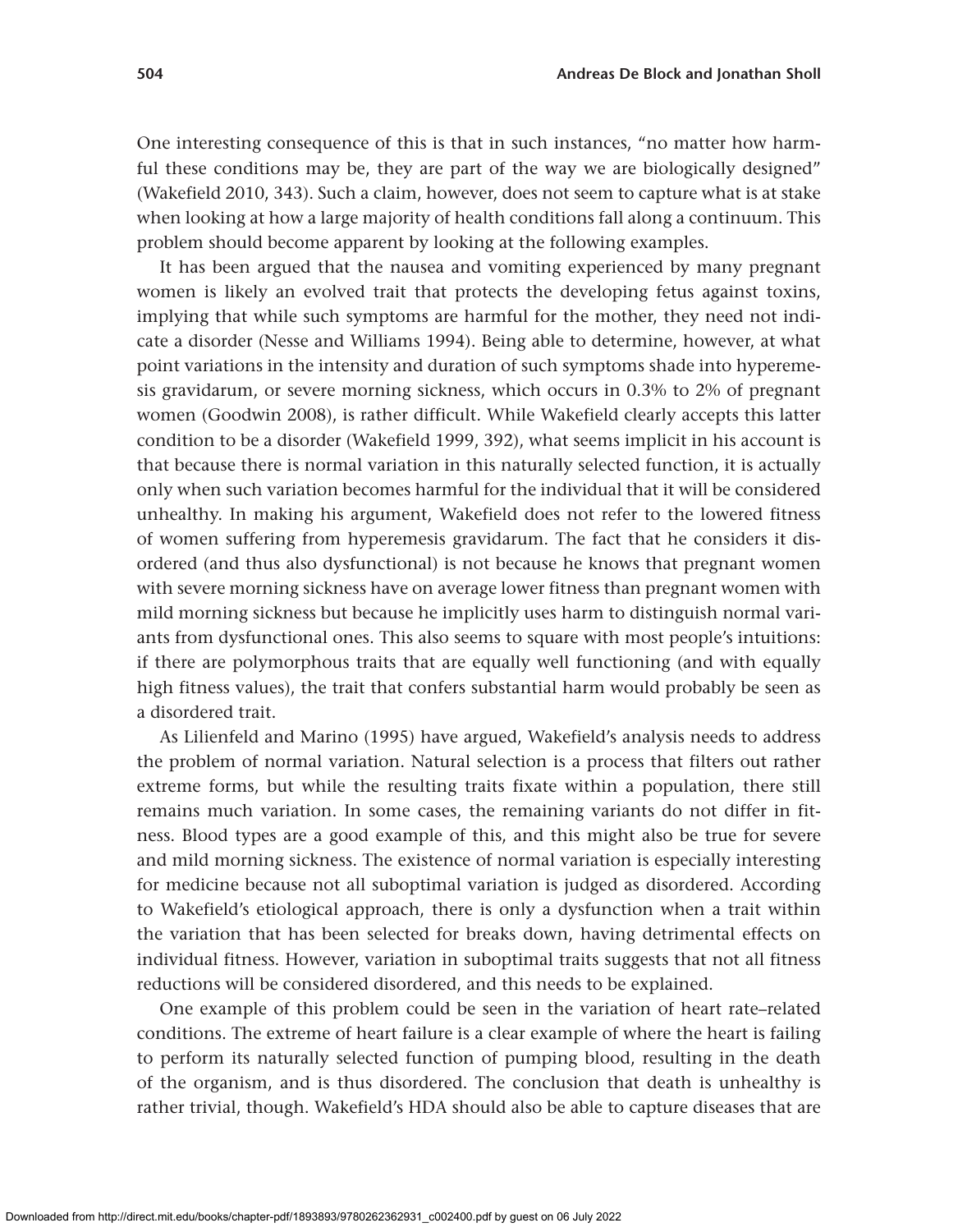not the result of such drastic breakdowns. For example, within any given population, there will be variations in the level at which hearts perform this function, many of which will be suboptimal, as in the case of hypotension. The main question for Wakefield now becomes when hypotension becomes a dysfunction. Can the cutoff between suboptimal hypotension and dysfunctional hypotension be made without reference to the harm it causes? After all, what will constitute hypotension in any given case will differ between individuals, and while it is potentially harmful to the individual, hypotension is not in itself a disorder. It seems uncontroversial to argue, however, that severe forms of it are. Since the line between healthy and pathological hypotension is unclear (see also Schwartz 2007), in part because it is unclear when it would have negative effects on fitness, he seems caught in the trap of either considering all suboptimal variation as dysfunctional, since they are all fitness reducing (compared to the optimal heart rate), or using harm to determine when the variation should be considered a dysfunction. If Wakefield would opt for the first alternative—all suboptimal variation is dysfunctional—the value judgment is really all that matters for most diseases since most variants of a trait in a population are suboptimal. Furthermore, this would entail that Wakefield's use of "dysfunction" parts from how the concept is used in biology, where not all suboptimal variation is considered dysfunctional. If he opts for the second alternative—harm makes the difference between suboptimal and dysfunctional variants—he would blur the distinction between the harm component and the dysfunction component, a distinction that is absolutely basic for his hybrid account of disorder.

Another example of this problem arises when trying to distinguish shortness from height disorders (Wakefield 1999, 2010). When is normal variation in height to be considered a dysfunction? For Wakefield, there is a clear and commonly accepted divide between those unlucky individuals who are short, and who may experience some harm because of it, and those who are short because there is a hormone deficiency causing their diminished stature (1999, 379). He argues that where this line will be drawn will be a matter of convention and falls outside of conceptual analysis. This is an odd claim since no one disagrees with the fact that there is a difference between being short and having a hormone deficiency. The fruitfulness of such an analysis, however, stands or falls not on the extremes but precisely on these borderline "fuzzy" cases where a decision is needed. At the extreme end of normal variations in shortness, there is clear harm to the individual (according to social values), as witnessed in the frequent complaints and social stigmas attached to being short. Moreover, it is possible that this social harm could be linked to some form of evolutionary harm (and hence dysfunction) in the sense that average-height males have higher reproductive success than shorter and taller males (Stulp et al. 2012). As with the example of hypotension, would he then argue that all suboptimal deviations are dysfunctional? While Wakefield will likely cling to the argument that no matter how harmful being short is, without an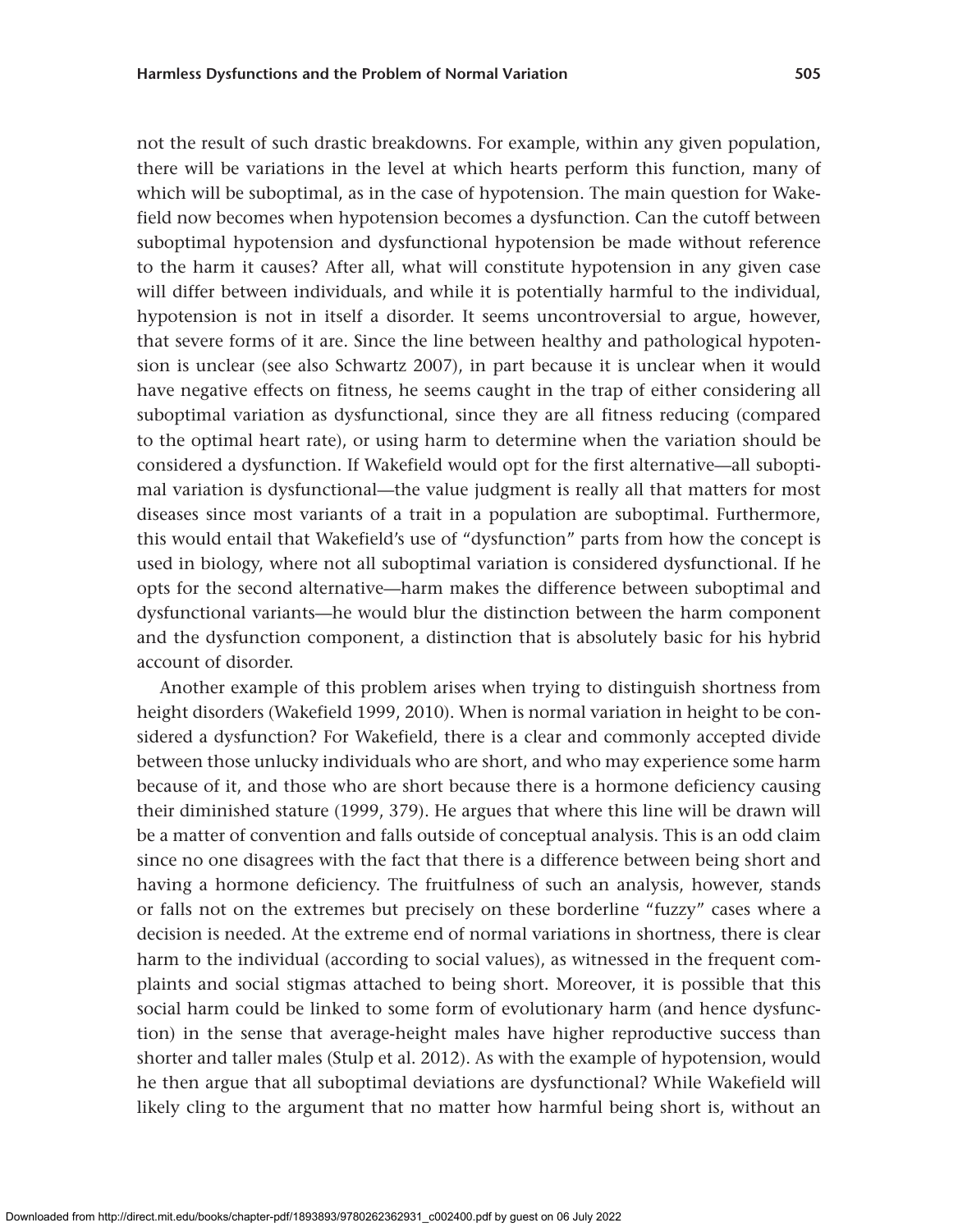underlying dysfunction there is no disorder, it seems reasonable to argue that extreme cases of shortness, like severe hypotension, cause enough harm/distress to render the individual dysfunctional. In other words, the line between suboptimal height and a dysfunction will be drawn precisely where the individual is sufficiently harmed due to their height. At this point, extreme shortness is just as much a disorder as having a hormone deficiency, even if there will obviously be a different prescription for the latter.

This problem of borderline cases is not an appeal to rare medical conditions but seems to plague all disorders that are a matter of degree (e.g., those with the prefix hyper- or hypo-, or those with dys- $)^3$ . As such, Wakefield struggles to account for how the line is drawn between suboptimal variation and disorder within a large suite of common conditions. Is Wakefield led to conclude, then, that suboptimal functioning of the corpus callosum that produces a mild inability to read, or suboptimal developmental variations leading to mild abasia, or suboptimal hepatic regulation of cholesterol engendering mild hypercholesterolemia, or suboptimal loss-coping mechanisms producing mild intense sadness are all considered dysfunctional? If he does not wish to make such a judgment, then what might make Wakefield's account "unworkable," as Lilienfeld and Marino (1995) suggest, is that in order to work, it must assume precisely the opposite of what it claims: the suboptimal is considered dysfunctional when it is harmful.

We have seen, two different problems arising from normal variation. The first, which we explored through variations in morning sickness, suggests that fitness can be held equal across variations, and yet it is reasonable to consider some variations to be disorders precisely because they are harmful to the individual. The second, which we saw in terms of suboptimal variations, suggests that if there will be variations in fitness, and thus the attribution of a dysfunction, this attribution will most likely occur at that point where the variation is sufficiently harmful, in relation to individual or social values. In both cases, the line between dysfunction and harm is blurred. At the limits of the normal range of variation, which is precisely where medical judgment is needed and thus where conceptual analysis is put to the test, Wakefield smuggles the harm component into his account of dysfunction. As we have seen, this is the underlying problem that gets Wakefield into trouble when trying to provide uncontroversial examples of harmless dysfunctions, such as albinism or fused toes. If having fused toes is considered a suboptimal trait, then the point at which it would become a dysfunction is when it would pose enough harm to the individual. It is because he has not adequately accounted for the consequences that the problem of normal variation poses that his account cannot do what it set out to do. $4$  In responding to a similar remark made by Murphy and Woolfolk (2000a) that there is a continuum in nature regarding the intensities and varieties of conditions, Wakefield argues that he is concerned with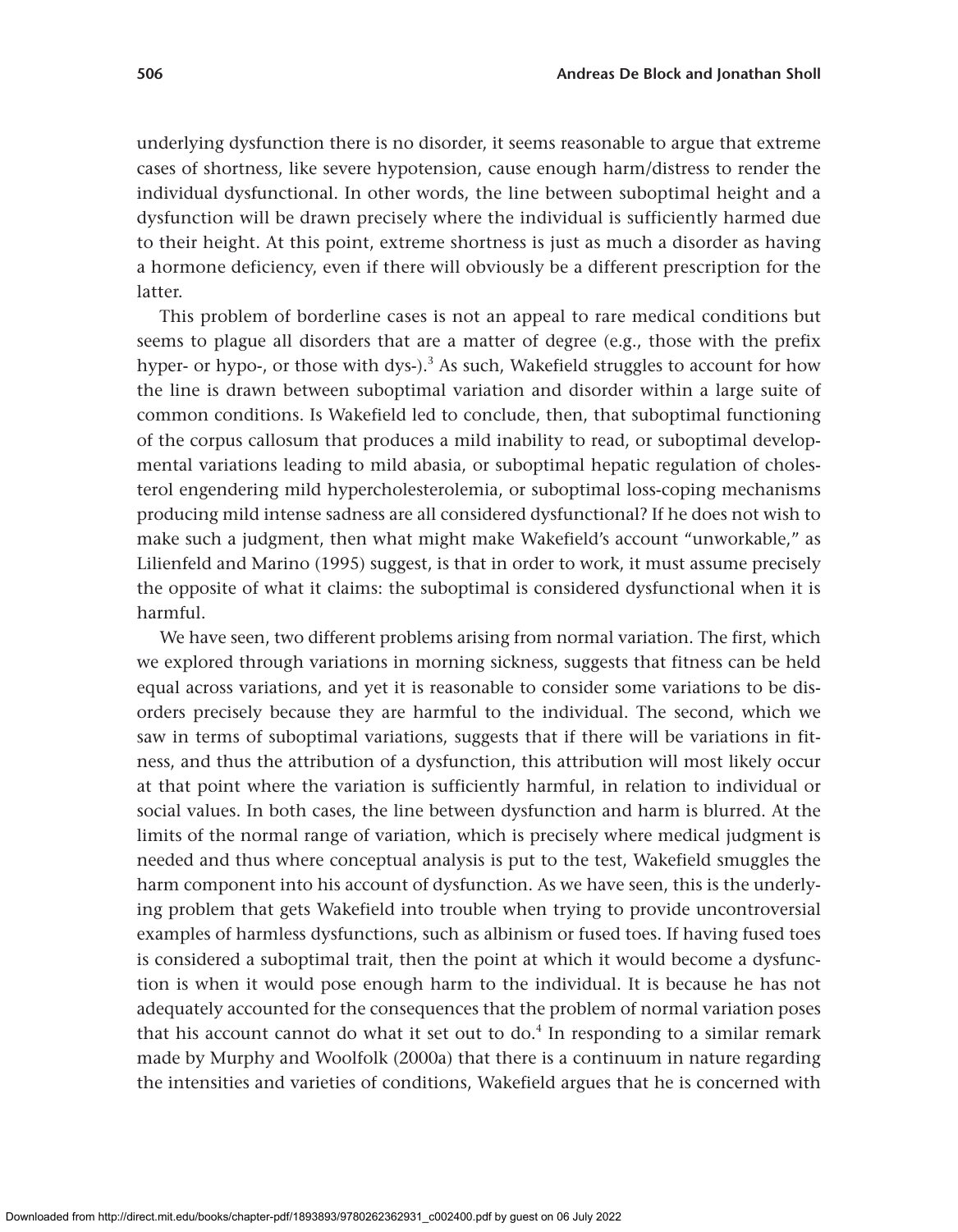explaining what occurs outside of such ranges in the clear-cut cases (i.e., explaining the *intuition* that something is a disorder). The way in which he states this appeal to intuition is rather telling: "Our intuitions tend to attribute dysfunction and disorder in extreme cases where the behavior does not appear to be a useful strategy by any stretch of the imagination but rather seems *to devastate the individual's social functioning and interfere with other designed functions*" (Wakefield 2000, 260, emphasis added). In other words, the reason we seem to intuit that there is a *dysfunction*, let alone a disorder, is because as one moves into such an extreme, there is clearly harm to the individual. In other words, we also seem to have the "intuition" that conditions that exist on a continuum are only actually pathological if they are harmful to the individual. Prior to that, they are simply functional anomalies. It seems possible to have the intuition, then, that in such borderline cases, some levels of harm are sufficient to render someone disordered. At this point, the usual response of harm without dysfunction simply does not hold water.

As such, not even an appeal to intuitions seems sufficient to prop up the HDA. In the end, Wakefield only seems to describe the obvious or what is commonly accepted. He acknowledges that normal variations and fuzzy boundaries exist but claims that boundaries are not what conceptual analysis is meant to clarify. But if not, then the concepts seem redundant to medical judgments, and he seems to be doing nothing more than trying to find scientific support for some "folk psychiatry." As Murphy and Woolfolk write, "It is precisely the disagreements and divergent usages that provide the most information about the way the concept is used in the various theories that employ it" (2000b, 289). One would think that putting a concept to the test by appealing to those tough borderline cases would be yet one more chance to strengthen the HDA, but the fact that Wakefield avoids doing so seems to reveal a fundamental dysfunction at the heart of his endeavor.

#### **Notes**

1. These examples seem to come from Kendell (1975), who himself seems to take them as emblematic. Interestingly, roughly the same set of conditions (alongside hemophilia and color blindness), likely finding its source in the work of Geoffroy Saint-Hilaire, has been discussed quite some time ago by the philosopher of medicine, Georges Canguilhem (1991, 2008), suggesting that they are prototypical examples of where medical judgments differ. In the case of Canguilhem, he suggests that it is up to the individual to judge whether such conditions are mere anomalies or diseases.

2. In fact, Wakefield makes this argument by suggesting that if there would be a genetic mutation for blue eyes that is also protective of a disease, it could only be said to have this function after having been selected (2001, 357). Until that point, it would simply be a mutation with accidentally beneficial effects.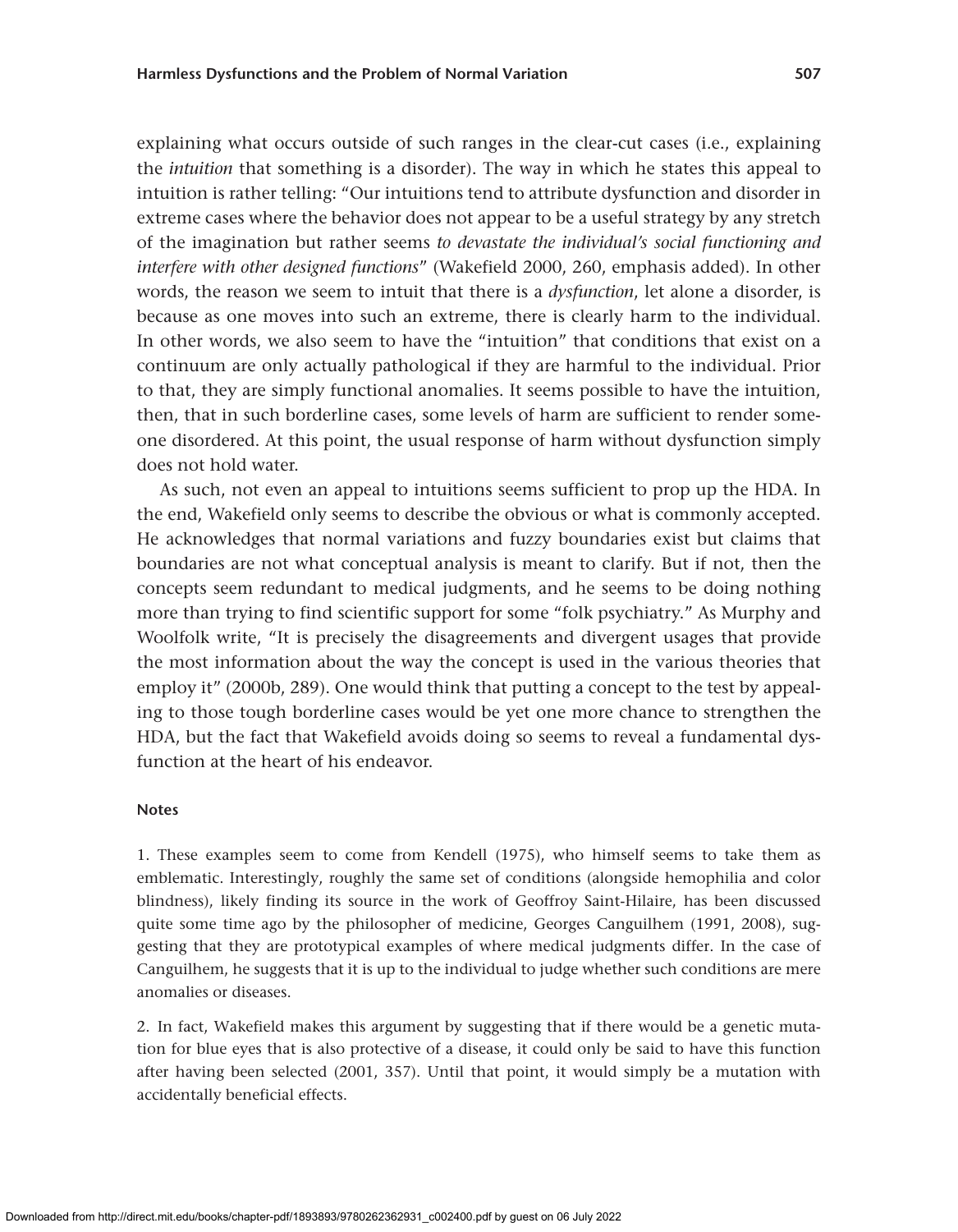3. Murphy (2001) provides the example of dysthymia to suggest that there could be normally functioning mechanisms that are still deemed disordered, in this case due to having received deviant information.

4. The fact that one can more easily find examples of harmful conditions that are not dysfunctional has to do with one of the central tenets of error management theory (and evolutionary theory in general): type I errors (false positives) are less fitness undermining than false negatives.

#### **References**

Alberch, P., and E. A. Gale. 1985. A developmental analysis of an evolutionary trend: Digital reduction in amphibians. *Evolution* 39(1): 8–23.

Amundson, R. 2005. *The Changing Role of the Embryo in Evolutionary Thought: Roots of Evo-Devo*. Cambridge University Press.

Boorse, C. 1977. Health as a theoretical concept. *Philosophy of Science* 44(4): 542–573.

Boorse, C. 2011. Concepts of health and disease. In *Handbook of the Philosophy of Science Volume 16: Philosophy of Medicine,* F. Gifford (ed.), 13–64. Elsevier.

Canguilhem, G. 1991. *The Normal and the Pathological*. Trans. C. R. Fawcett and R. S. Cohen. Zone Books.

Canguilhem, G. 2008. *Knowledge of Life*. Trans. S. Geroulanos and D. Ginsberg. Fordham University Press.

De Block, A., and P. Adriaens. 2013. Pathologizing sexual deviance: A history. *Journal of Sex Research* 50(3–4): 276–298.

Francescotti, R. 1999. How to define intrinsic properties. *Noûs* 33(4): 590–609.

Fulford, K. W. M., M. Broome, G. Stanghellini, and T. Horton. 2005. Looking with both eyes open: Fact *and* value in psychiatric diagnosis? *World Psychiatry* 4(2): 78–86.

Galis, F., J. J. M. van Alphen, and J. A. J. Metz. 2001. Why five fingers? Evolutionary constraints on digit numbers. *Trends in Ecology and Evolution* 16(11): 637–646.

Gert, B., and G. Culver. 2009. Sex, immorality, and mental disorders. *Journal of Medicine and Philosophy* 34(5): 487–495.

Goodwin, T. M. 2008. Hyperemesis gravidarum. *Obstetrics and Gynecology Clinics of North America* 35(3): 401–417.

Kendall, R. E. 1975. The concept of disease and its implications for psychiatry. *British Journal of Psychiatry* 127: 305–315.

Levin, M. 1984. Why homosexuality is abnormal. *The Monist* 67(2): 251–283.

Lilienfeld, S. O., and L. Marino. 1995. Mental disorder as a Roschian concept: A critique of Wakefield's "harmful dysfunction" analysis. *Journal of Abnormal Psychology* 104(3): 411–420.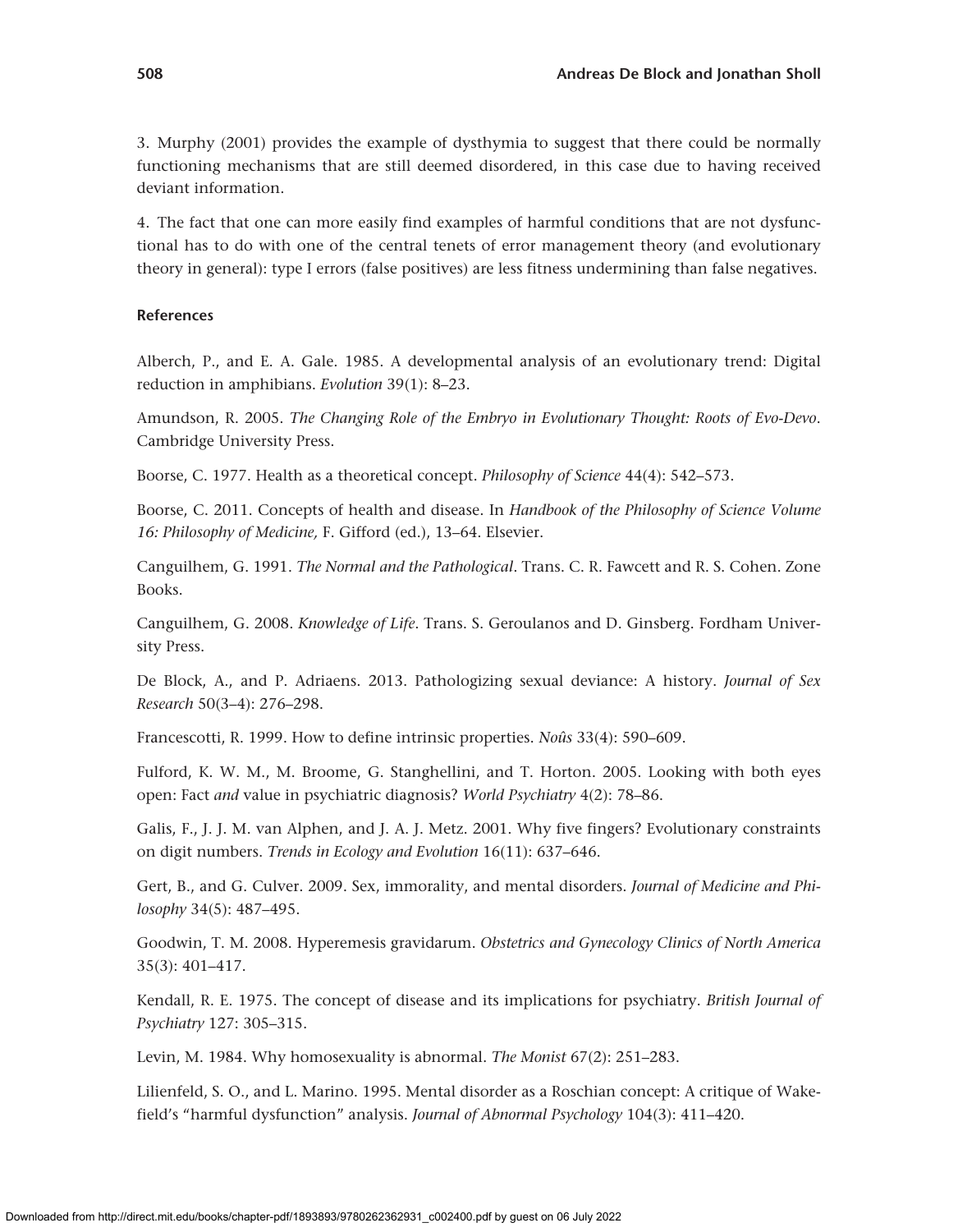Maron, D. F. 2013. Witchcraft trade, skin cancer pose serious threats to albinos in Tanzania. *Scientific American,* October 11. [http://www.scientificamerican.com/article.cfm?id=witchcraft-trade](http://www.scientificamerican.com/article.cfm?id=witchcraft-trade-skin) [-skin.](http://www.scientificamerican.com/article.cfm?id=witchcraft-trade-skin)

McLaughlin, P. 2001. *What Functions Explain: Functional Explanation and Self-Reproducing Systems.* Cambridge University Press.

Murphy, D. 2001. Hacking's reconciliation: Putting the biological and sociological together in the explanation of mental illness. *Philosophy of the Social Sciences* 31(2): 139–162.

Murphy, D. 2006. *Psychiatry in the Scientific Image*. MIT Press.

Murphy, D., and R. L. Woolfolk. 2000a. The harmful dysfunction analysis of mental disorder. *Philosophy, Psychiatry, & Psychology* 7(4): 241–252.

Murphy, D., and R. L. Woolfolk. 2000b. Conceptual analysis versus scientific understanding: An assessment of Wakefield's folk psychiatry. *Philosophy, Psychiatry, and Psychology* 7(4): 271–293.

Nesse, R., and G. C. Williams. 1994. *Why We Get Sick: The New Science of Darwinian Medicine*. Vintage.

Reznek, L. 1987. *The Nature of Disease*. Routledge & Kegan Paul.

Schwartz, P. H. 2007. Defining dysfunction: Natural selection, design, and drawing a line. *Philosophy of Science* 74: 364–385.

Shapiro, L. A. 1992. Darwin and disjunction: Optimal foraging theory and univocal assignments of content. *Proceedings of the Philosophy of Science Association* 1: 469–480.

Sober, E. 1984. *The Nature of Selection*. MIT Press.

Sterelny, K. 1990. *The Representational Theory of Mind: An Introduction*. Blackwell.

Stevens, A., and J. Price. 1996. *Evolutionary Psychiatry: A New Beginning*. Routledge.

Stulp, G., T. V. Pollet, Verhulst, S., and A. P. Buunk. 2012. A curvilinear effect of height on reproductive success in human males. *Behavioral Ecology and Sociobiology* 66(3): 375–384.

Sullivan, M. 2003. The new subjective medicine: Taking the patient's point of view on health care and health. *Social Science & Medicine* 56: 1595–1604.

Tabin, C. J. 1992. Why we have (only) five fingers per hand: Hox genes and the evolution of paired limbs. *Development* 116: 289–296.

Tooby, J., and L. Cosmides. 2005. Conceptual foundations of evolutionary psychiatry. In *The Handbook of Evolutionary Psychiatry,* D. Buss (ed.), 5–67. John Wiley & Sons.

Wakefield, J. C. 1992. The concept of mental disorder: On the boundary between biological facts and social values. *American Psychologist* 47(3): 373–388.

Wakefield, J. C. 1995. Dysfunction as a value-free concept: A reply to Sadler and Agich. *Philosophy, Psychiatry, and Psychology* 2(3): 233–246.